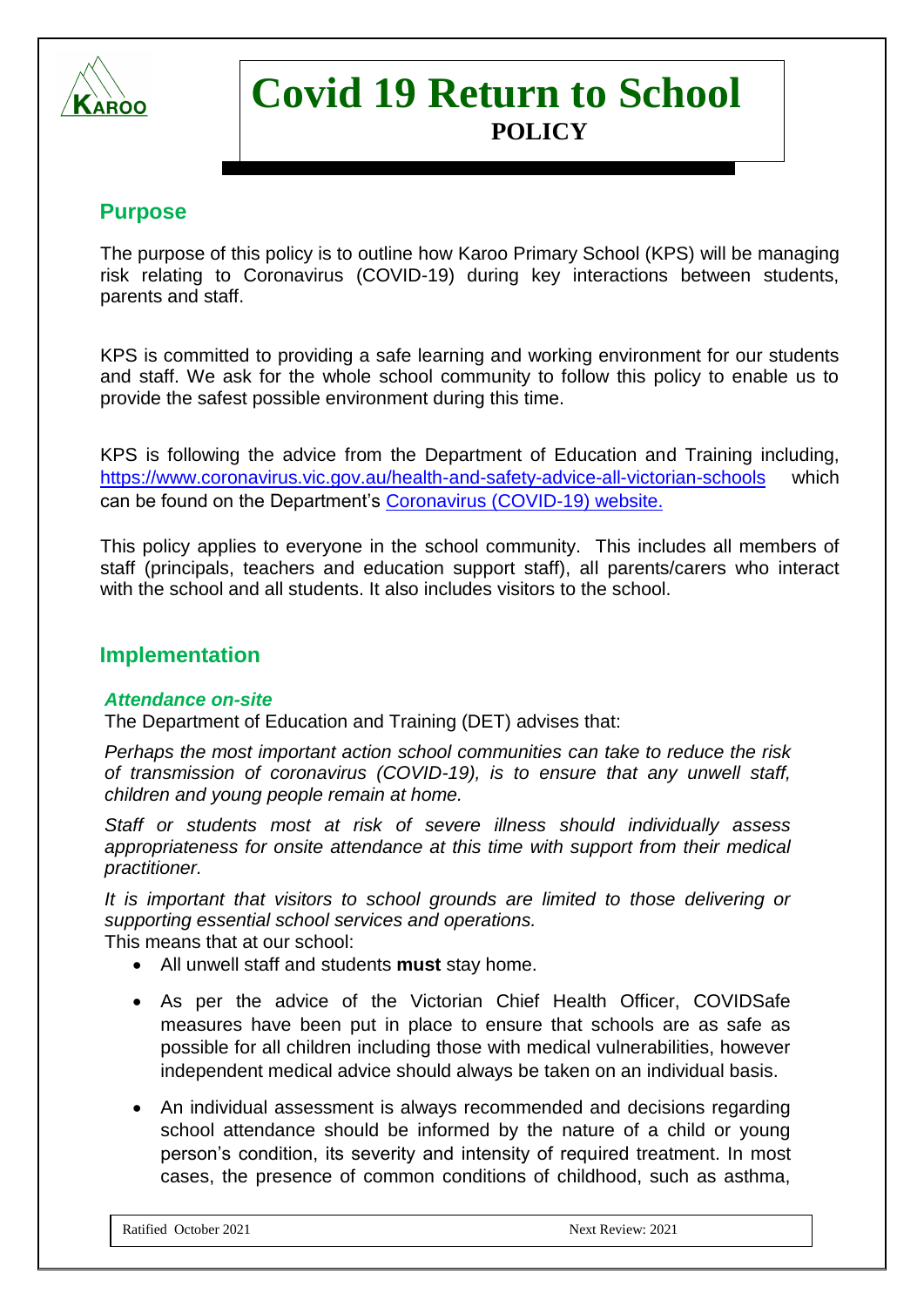epilepsy or Type 1 diabetes, should not preclude a student from attending face-to-face learning.

- In keeping with expert public health advice, some students may be at higher risk for severe outcomes or complications of COVID-19, for example those with chronic medical conditions. Any student with a chronic medical condition should seek advice from their medical practitioner about attending school onsite at different stages in the COVID-19 pandemic.
- Visitors to school grounds should be limited to essential school services and operations. Guidance to support schools about which visits are 'essential' is in the School Operations Guide. Please contact the school for guidance.
- The Victorian Chief Health Officer has determined that COVID-19 vaccination will be mandatory for staff who work in schools. This includes principals, teachers, administration and education support staff, including casual relief teachers (CRTs), pre-service teachers, and Out of School Hours Care staff.
- All staff that work in schools will be required to have a first dose of a COVID-19 vaccine by 18 October 2021 or be able to produce evidence of a vaccination booking within the following seven days.
- All staff are required to be fully vaccinated by 29 November 2021 unless a medical exemption applies. They will be required to show evidence of their vaccination status.
- Essential visitors to school grounds must comply with density limits, face mask requirements, QR code check-ins and practise respiratory etiquette and good hand hygiene.
- KPS provides the Service Victoria QR Code check in system to record all visitors entering buildings on the school site (including contractors, external Department staff, building and maintenance staff and parents who enter school buildings).
- The density limit of one person per four square metres should be applied to any spaces and activities being attended by parent/carers and other visitors. The density limit applies to all persons in the space, including students.
- KPS asks that any parents/carers wishing to discuss any matters with a staff member to use the options of either a phone call, video call or email.
- School events, gatherings, assemblies, and non-essential meetings should be deferred or held remotely.
- School excursions and camps will be postponed or conducted virtually if appropriate.
- Allied health professionals can provide urgent or essential services onsite at all schools where telehealth services are not clinically appropriate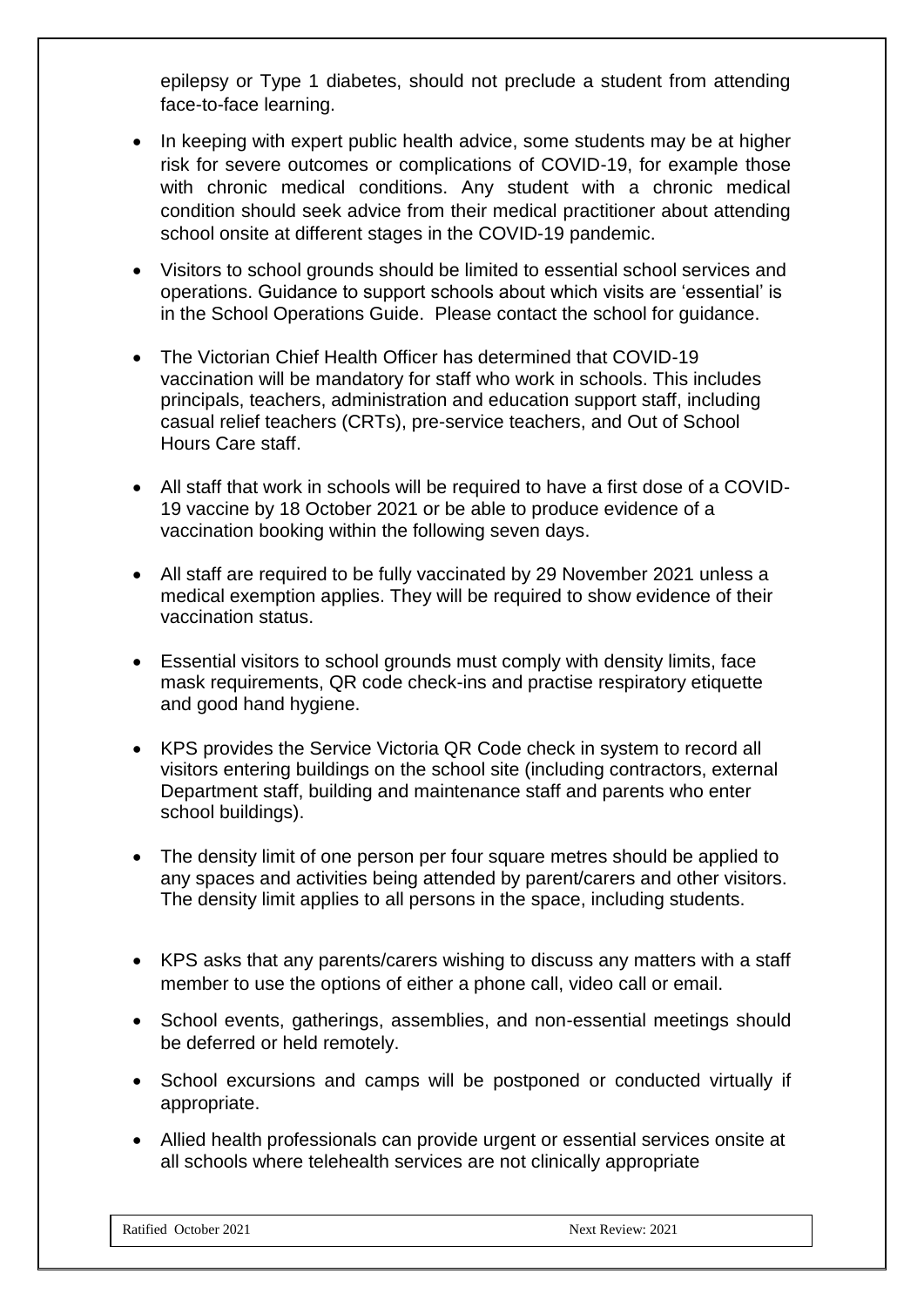- All interschool activities should be deferred or held remotely
- Use of school facilities by community and sport groups is not permitted

## *Health and Safety Measures*

- School staff will increase fresh air flow into indoor spaces (including shared spaces, staff areas and thoroughfares) whenever possible. Staff and students will maximise the use of outdoor learning areas or environments wherever possible.
- Students should practise physical distancing where possible. Maintaining a physical distance of 1.5 metres will not always be practical in the school environment and may be particularly challenging in the younger years of primary school. In these contexts, a combination of health and safety measures should be utilised to reduce risk.
- All Year 3, 4, 5 and 6 students must always wear a face mask indoors at school, including when attending an Outside School Hours Care (OSHC) program, unless a lawful exception applies.
- All school staff to wear a face mask while teaching wherever practicable, except where removal of a face mask is necessary for effective communication.
- Karoo strongly recommends students in Foundation, Year 1 and 2 wear face masks when at school, attending an OSHC program, or when travelling to and from school on public transport, taxis or ride share vehicles
- Parents/carers will be required to wear face masks whenever they leave the house, including for school drop off and pick up. If they are travelling in a car alone, or only with members of their household, they do not need to wear a mask.
- School staff should refer to the Department [guidance for the use of personal](https://edugate.eduweb.vic.gov.au/sites/i/_layouts/15/WopiFrame.aspx?sourcedoc=/sites/i/Shared%20Documents/Guidance-for-the-use-of-PPE-in-education-settings.docx&action=default)  [protective equipment \(PPE\) in education](https://edugate.eduweb.vic.gov.au/sites/i/_layouts/15/WopiFrame.aspx?sourcedoc=/sites/i/Shared%20Documents/Guidance-for-the-use-of-PPE-in-education-settings.docx&action=default) to determine when additional PPE is required and for information on the correct and safe use of PPE.

#### *School arrival and departure*

DET advises that:

*Close proximity between members of the school community should be avoided, particularly during school drop-off and pick-up.* This means that for KPS:

- We ask staff and parents/carers to observe physical distancing measures by not congregating in areas inside or around the school.
- To minimise interaction of students and adults within the school and at entry points we:
	- o Are implementing staggered starting times for families from 8:45am to 9:00am.
	- o Will have staff at entry gates to support students as they enter and leave the school grounds so parents do not enter the school grounds.
	- o Request that parents only enter the school grounds when essential to do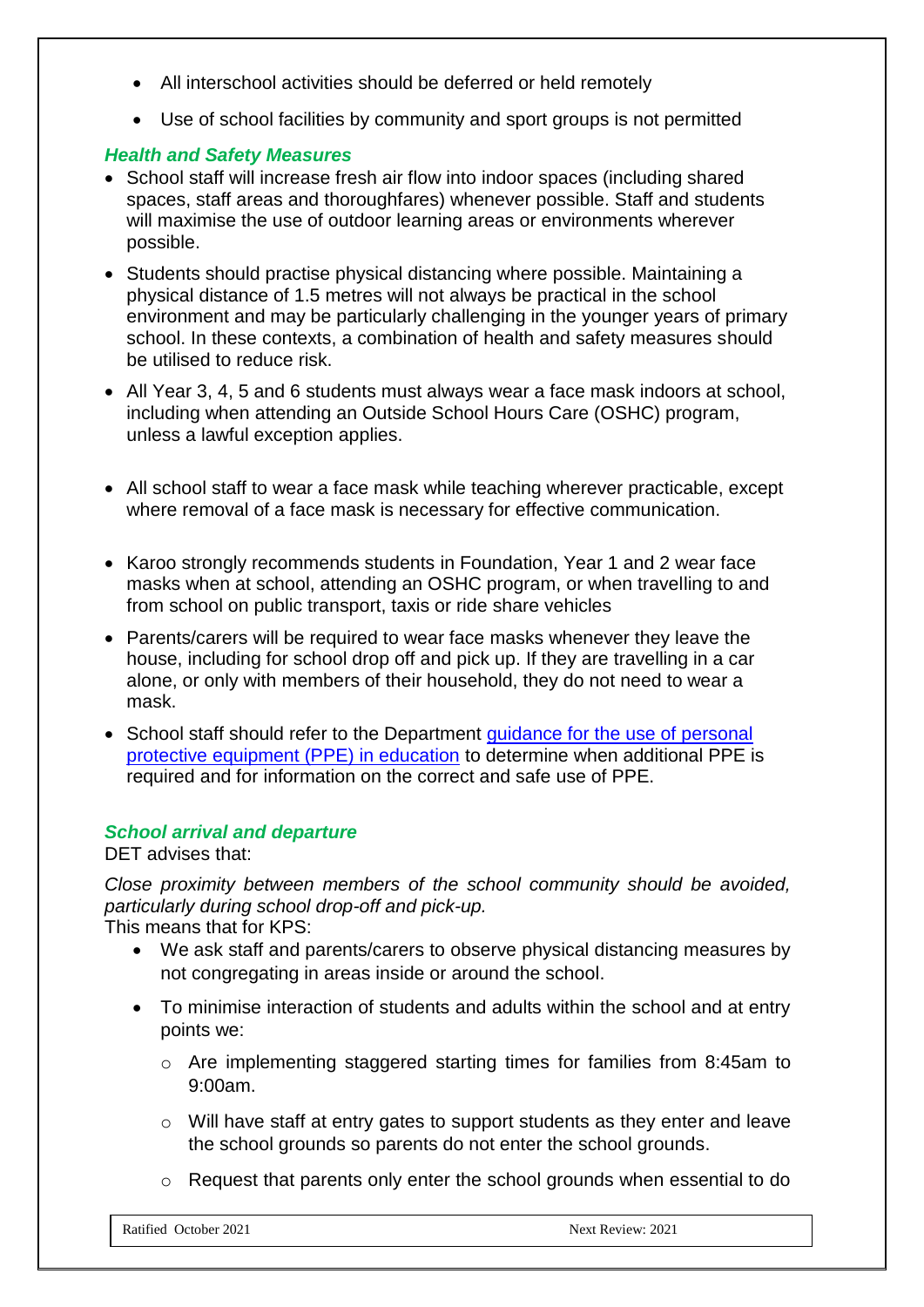so and to contact the school by phone or email where appropriate instead.

- o Encourage non-contact greetings.
- o Ask that parents/carers do not to linger while picking up or dropping off students.

#### *Hygiene*

DET advises that:

At KPS:

- All staff and students will undertake regular hand hygiene, particularly on arrival to school, before and after eating, after blowing their nose, coughing, sneezing or using the toilet. This will be directed or supervised by staff where required.
- Where soap and water are not readily available, hand sanitiser will be made available.
- Students must bring their own water bottles to school for use. It is recommended that students do not drink directly from drinking fountains at this time but they can refill their drink bottles.
- Staff and students are reminded to clean their mobile phones regularly. The Karoo Primary School Mobile Phone Policy remains in place so students will not be handling their mobile phones during the school day.
- Sharing of food is not permitted.

## *Specific arrangements for teaching and learning environments and break times*

#### DET advises that:

*Reducing mixing between different cohorts (either classes or year levels) is recommended as a precautionary measure to minimise risk of spread of transmission and aid containment in the rare event of a confirmed case of coronavirus (COVID-19) on site.*

At KPS we will be:

- Separating different year levels when outdoors into different areas.
- Keeping windows and doors open to promote fresh air flow indoors when weather permits.
- Maximising use of outdoor learning areas or environments with enhanced ventilation where possible and as practical depending on weather conditions.
- Staff will maintain physical distancing as much as practical when working in a classroom together.
- Wearing masks at the direction of the Chief Heath Officer.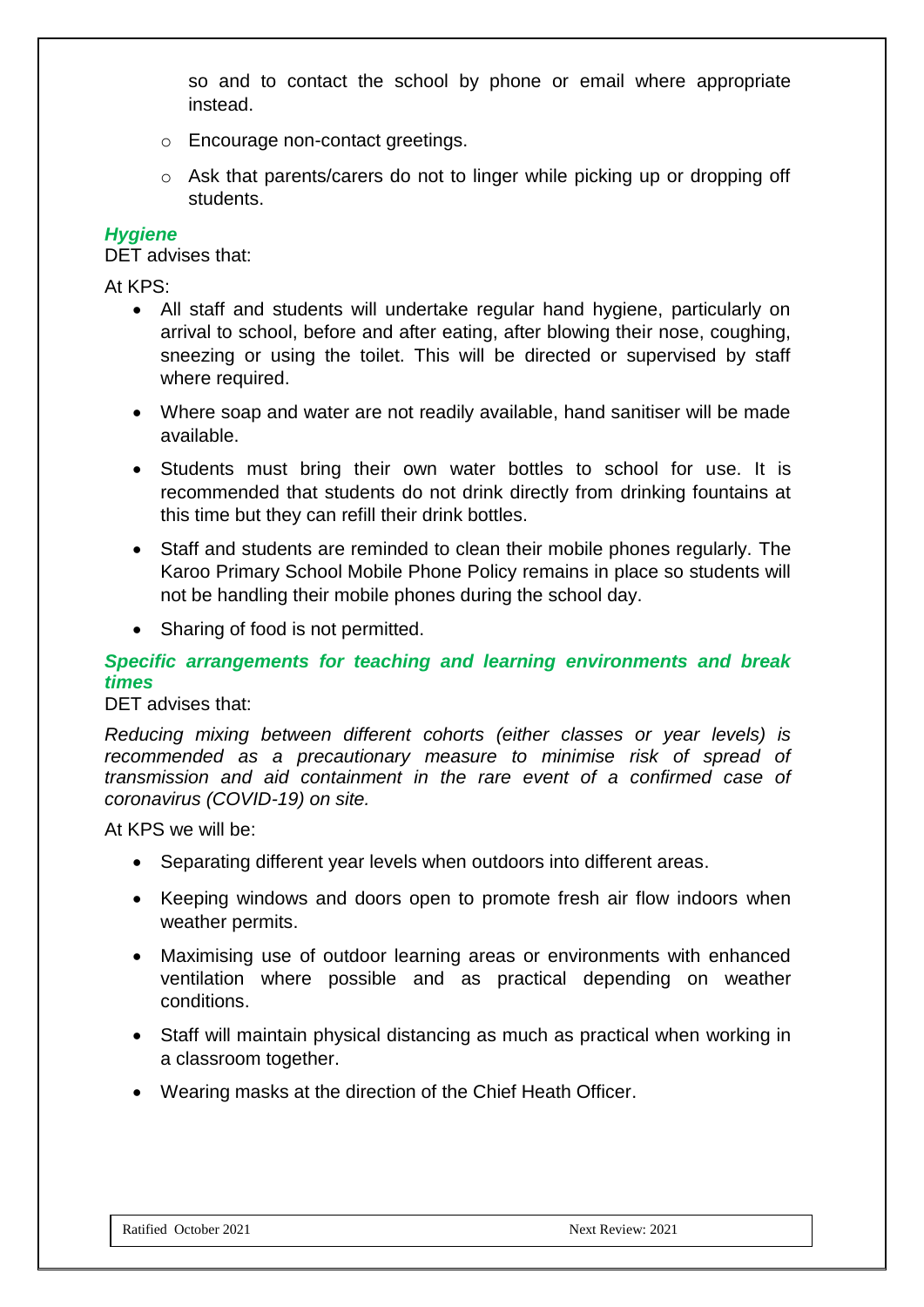## *School offices and staff facilities*

DET advises that:

At KPS we will:

- Spread staff workstations out as much as possible and limit the number of staff in offices, re-locating staff to other spaces (e.g. unused classrooms).
- In line with other workplaces across Victoria, we will remind staff to maintain physical distancing from each other as much as possible in the reception, staff room and offices.
- Provide traffic flow guidance in staffroom and resource rooms.
- Monitor staff and student face mask compliance and COVIDSafe practices at school.
- Provide information, training, and instruction on health hygiene to staff and students.
- Eliminate or minimise the necessity of using shared equipment at this time. Such items may include shared computers, class sets of teaching and learning materials, and musical instruments. If used, strict hand hygiene should be followed before and after use. Risk can be further minimised with users wiping down items where appropriate, for example using a disinfectant/detergent wipe or cloth.
- Display QR codes prominently around the school site, including at gates, entryways, reception and outside buildings.

#### *Cleaning and facilities management*

DET advises that:

*Environmental cleaning, coupled with regular hand hygiene, remains important to reduce the risk of coronavirus (COVID-19) transmission.*

At KPS we will:

- Continue extension of routine environmental cleaning, including progressive cleaning throughout the day to ensure that risks of transmission are reduced for high-touch services. See Department information about [Access to](https://www.education.vic.gov.au/school/teachers/management/infrastructure/Pages/cleaningsupplies.aspx)  [cleaning supplies and services.](https://www.education.vic.gov.au/school/teachers/management/infrastructure/Pages/cleaningsupplies.aspx)
- Carefully consider the necessity of using shared items or equipment e.g. shared computers, class sets of teaching and learning materials, musical instruments etc. at this time.
- We will be practising hand hygiene immediately before and after use of shared equipment.

#### *Sport and recreation*

DET advises that:

*In line with community advice, reasonable precautions are still advised to reduce the risk of coronavirus (COVID-19) transmission in the context of sport and recreation.*

Ratified October 2021 Next Review: 2021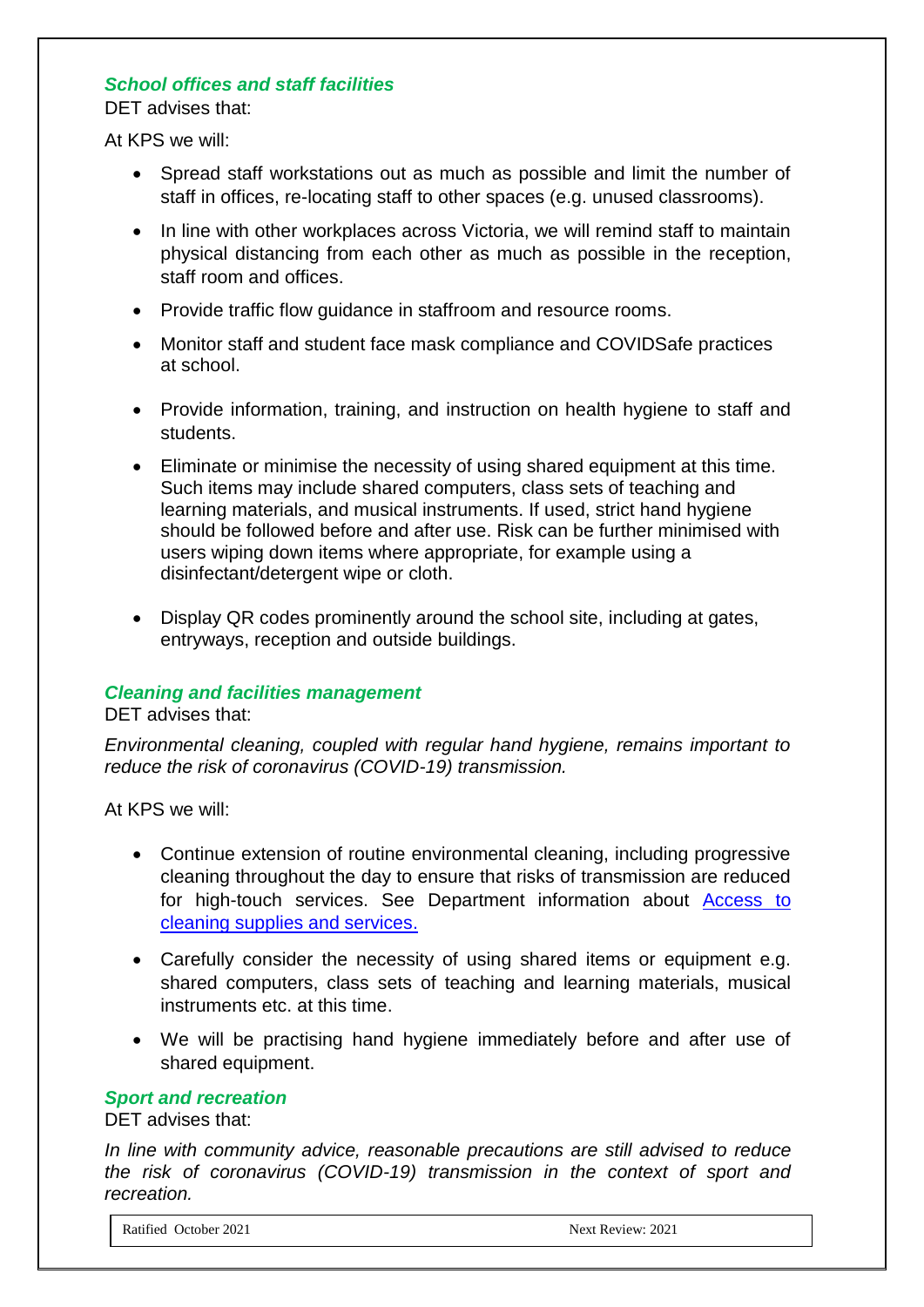- Playground equipment can be used. However, students will be directed to practise hand hygiene before and after use
- Wherever possible, outdoor facilities will be used for physical education and recreational play.

## *Provision of routine care and first aid*

DET advises that:

*Physical distancing is not practical when providing direct care. In this situation standard precautions, including hand hygiene, are important for infection control.*

## At KPS:

- Standard precautions as per DET [Infectious Diseases policy](https://www.education.vic.gov.au/school/principals/spag/health/pages/infectiousdiseases.aspx) and Karoo [Primary School First Aid Policy](https://karoops.vic.edu.au/wp-content/uploads/2021/02/First-Aid-and-arrangements-for-Ill-students.pdf) will be followed when providing first aid. For example, we will use gloves and an apron when dealing with blood or body fluids/substances.
- Hand hygiene will be practised before and after performing routine care or first aid.
- Additional Personal Protective Equipment (PPE), for example face masks, is not required to provide routine care or first aid for students who are well, unless such precautions are usually adopted in the routine care of an individual student.

## *Management of an unwell student or staff member*

DET advises that:

*It is important that any staff member or student who becomes unwell while at school returns home.* 

This means that at KPS:

- Staff or students experiencing COVID-19 symptoms should be advised to get tested and stay home until they receive a test result. See Managing illness in schools and early childhood services during the COVID-19 pandemic
- Staff and students experiencing compatible symptoms with coronavirus (COVID-19), such as fever, cough or sore throat, will be isolated in an appropriate space with suitable supervision and collected by a parent/carer as soon as possible. Urgent medical attention will be sought where needed. Unwell students will not be permitted to travel home unsupervised.
- Where staff or students are experiencing compatible symptoms with coronavirus, we will ensure hand hygiene and physical distancing. See DET [guidance for the use of Personal Protective Equipment in education.](https://edugate.eduweb.vic.gov.au/sites/i/_layouts/15/WopiFrame.aspx?sourcedoc=/sites/i/Shared%20Documents/Guidance-for-the-use-of-PPE-in-education-settings.docx&action=default)
- When supporting students with complex health needs, if the care of an unwell child or young person is to be prolonged (for example, because it will take some hours for a parent to collect a child) and maintaining distance is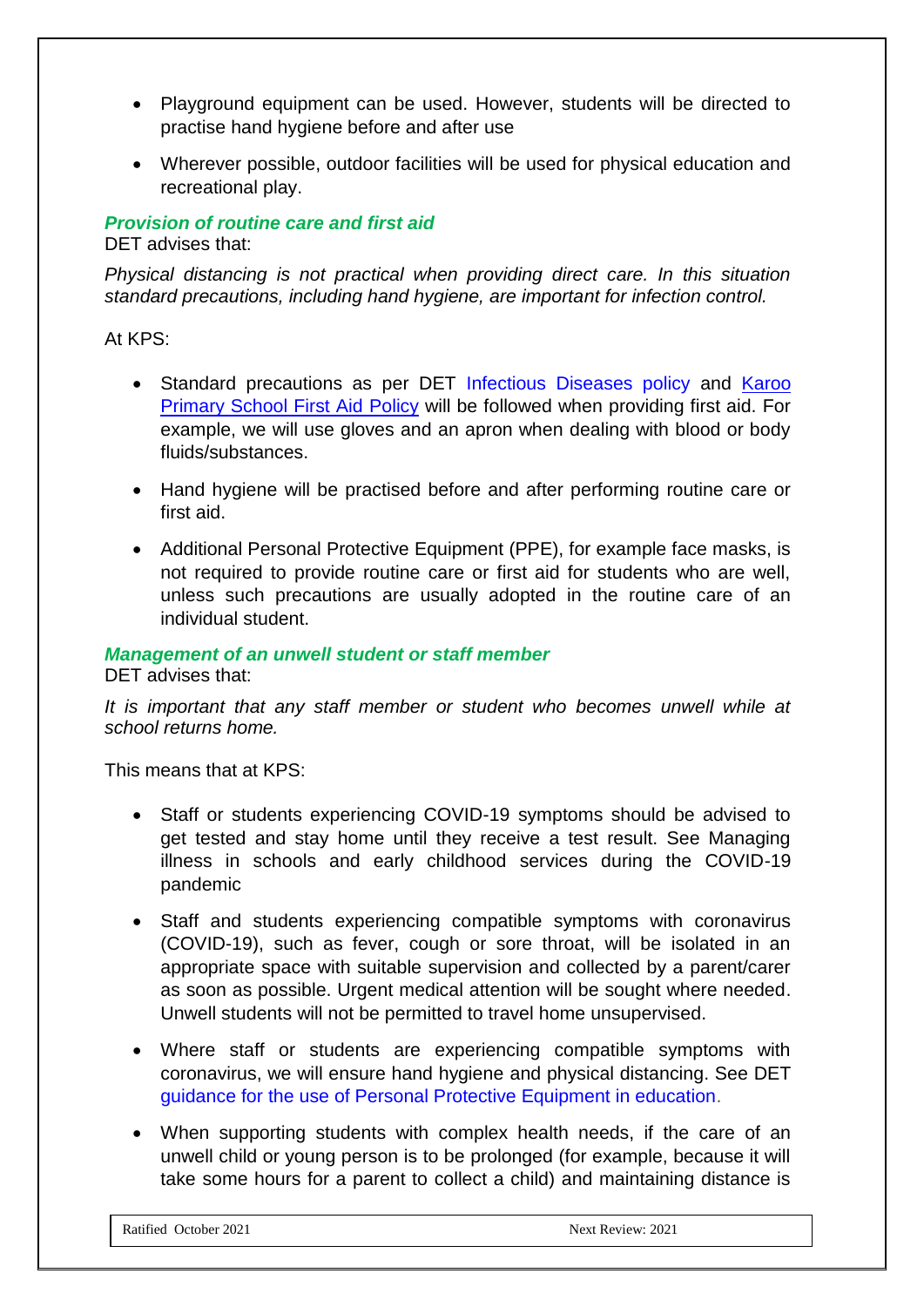not practical when providing direct care, gloves, gown and eye protection will be considered if available.

- Health care plans, where relevant, should be updated to provide additional advice on monitoring and identification of the unwell child in the context of coronavirus (COVID-19).
- If a staff member is unsure whether a student is unwell in the first instance we will contact the parent/carer to discuss any concerns about the health status of the student, and we will take a precautionary approach, requesting the parent/carer to collect their child if concerns remain.
- Staff or students experiencing compatible symptoms with coronavirus (COVID-19) should be encouraged to seek the advice of their healthcare professional who can advise on next steps.
- Staff and students should not return until symptoms resolve. If they have been tested for COVID-19, they must also wait for a negative test result.
- If a student spreads droplets (for example by sneezing, coughing or vomiting), surfaces will be immediately cleaned with disinfectant wipes (and using gloves).

## *Managing a suspected or confirmed case of COVID-19*

*DET has comprehensive procedures in place with the Department of Health and Human Services to manage suspected or confirmed cases of coronavirus (COVID-19) in schools.*

- Everyone should consider their health before they start work or attend school and ensure that they are free from coronavirus symptoms and have not have contact in the past 14 days with a person confirmed to have coronavirus or a person suspected to have coronavirus.
- We will contact the Department on 1800 126 126 and make an IRIS Alert to discuss what to do next if a student or staff member:
	- o Is a confirmed case.
	- o Has been in close contact with a confirmed case.

#### **Resources**

- [DET Coronavirus \(COVID-19\) website:](https://education.vic.gov.au/about/department/Pages/coronavirus.aspx)
	- o <https://www.education.vic.gov.au/school/Pages/coronavirus-advice-schools.aspx>
- **[DHHS Coronavirus \(COVID-19\) website:](https://www.dhhs.vic.gov.au/coronavirus)** 
	- o <https://www.dhhs.vic.gov.au/coronavirus>
- **[DET Infectious Diseases Policy:](https://www.education.vic.gov.au/school/principals/spag/health/pages/infectiousdiseases.aspx)** 
	- o [https://www.education.vic.gov.au/school/principals/spag/health/pages/infectiousdise](https://www.education.vic.gov.au/school/principals/spag/health/pages/infectiousdiseases.aspx) [ases.aspx](https://www.education.vic.gov.au/school/principals/spag/health/pages/infectiousdiseases.aspx)
- **[DET Health Care Needs Policy](https://www.education.vic.gov.au/school/principals/spag/health/pages/healthcareneeds.aspx)** 
	- o [https://www.education.vic.gov.au/school/principals/spag/health/pages/healthcarenee](https://www.education.vic.gov.au/school/principals/spag/health/pages/healthcareneeds.aspx) [ds.aspx](https://www.education.vic.gov.au/school/principals/spag/health/pages/healthcareneeds.aspx)

Ratified October 2021 Next Review: 2021